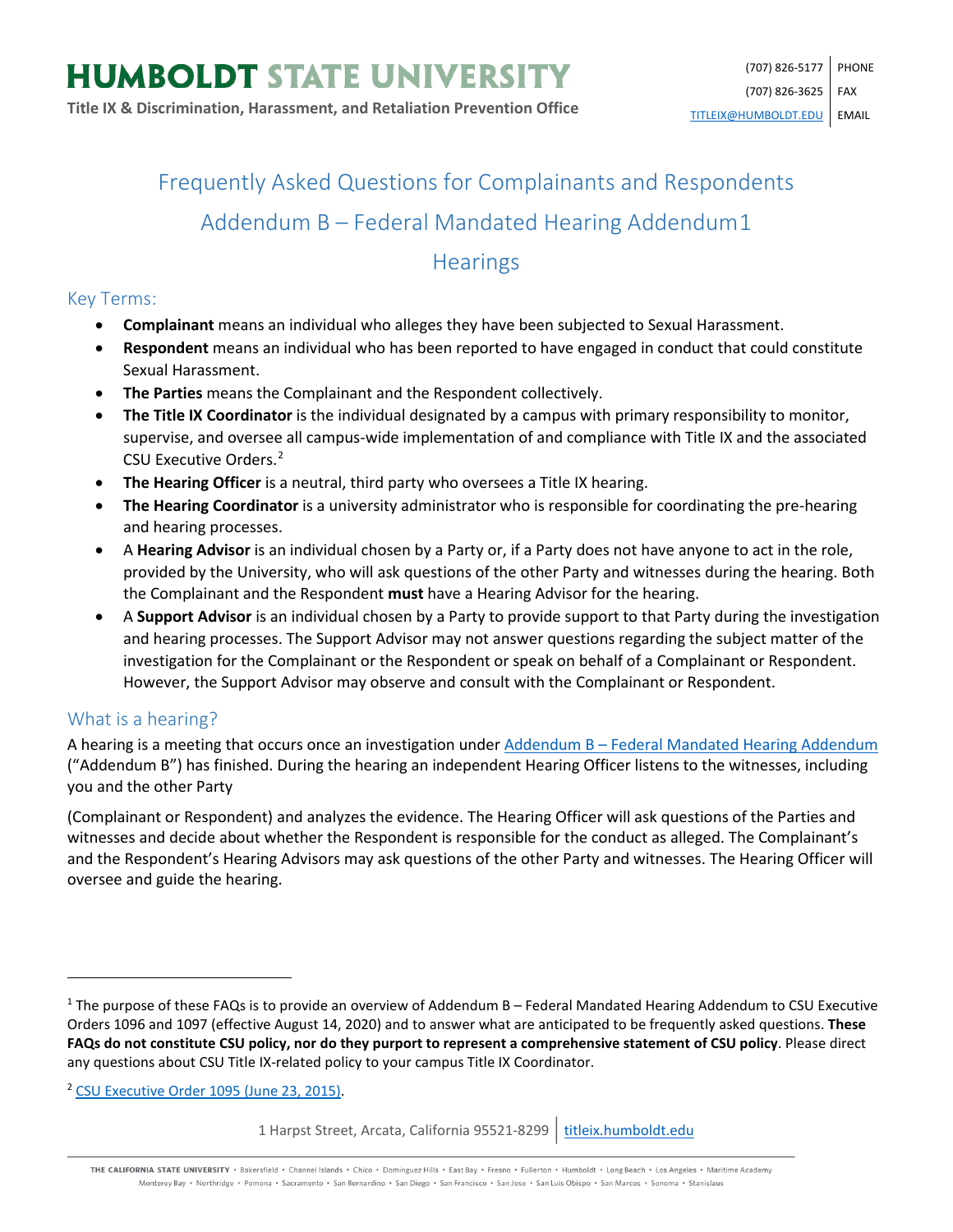## I already gave my statement to the Investigator, and they took notes – why do I have to attend a hearing?

The Federal Title IX Regulations require that the Parties (the Complainant and Respondent) have an opportunity to ask questions (through their Hearing Advisors) in a live hearing. The Hearing Officer may also ask the Complainant, Respondent, or a witness questions of their own. You will not ask questions directly to the other Party or witnesses, and the other Party will not directly question you. Instead, you and the other Party will each have a Hearing Advisor who will ask questions of the other Party and witnesses on your behalves.

#### I heard that the new process involves cross-examination – what does this mean?

Cross-examination means asking questions of a witness (including the Complainant or Respondent) about the witness's statements or to challenge their credibility (or believability). In the hearing process, the Respondent's and Complainant's Hearing Advisors will "cross-examine" the other Party and witnesses on behalf of the Party. Hearing Advisors will either be individuals of the Parties' choice or provided by the University if a Party does not have their own Hearing Advisor. This means that the Complainant and Respondent will **not** communicate directly with each other or witnesses and such direct communication will not be permitted at any time during the hearing. This process of providing for "indirect" questioning by the Hearing Advisors is intended to minimize anxiety for the participants in the hearing.

#### Why do Hearing Advisors ask the questions rather than the Hearing Officer?

The Federal Title IX Regulations require that only the Hearing Officer and Parties' Hearing Advisors ask questions of the other Party and witnesses. Hearing Officers may also ask questions of their own and will usually ask their questions before the Hearing Advisors begin their questioning.

#### Can I ask questions during the hearing?

At the start of the hearing there will be an opportunity for you to ask the Hearing Officer any questions you have about the hearing. You will also be able to make a 10-minute opening statement. However, you will **not** be permitted to directly ask any questions of the other Party or witnesses. Those questions can only be asked by your Hearing Advisor.

#### Can my Hearing Advisor ask me questions during the hearing?

No, your Hearing Advisor can only ask questions of the other Party and any witnesses. They cannot ask you questions.

#### How will I know when and where the hearing will be?

Your campus Title IX Office will provide you with all the details of the hearing, including the date, time, location, participants, and purpose of the hearing, as well as the identity of the Hearing Officer. This information will be sent to you in a communication called a "Notice of Hearing." If you have any questions about the hearing, you should contact the Hearing Coordinator. The Hearing Coordinator is a university administrator who is responsible for coordinating the pre-hearing and hearing processes.

#### What if I have class, practice, or work at the time of the hearing?

It is recommended that you consult your schedule as soon as you receive the Notice of Hearing, which tells you the date and time of hearing. The Hearing Coordinator can arrange reasonable accommodations, including an excused absence from class, practice, or work to enable you to participate in the hearing. It is important that you communicate to the Hearing Coordinator your need for any accommodations as soon as possible.

If you absolutely cannot attend the hearing for some reason, it is important that you communicate this to the Hearing Coordinator as soon as possible, providing your reasons. If you do not attend the hearing without providing a valid reason, the hearing may still proceed in your absence.

If you have questions, or are concerned about attending the hearing, the Hearing Coordinator is available to talk to you and answer any questions you may have.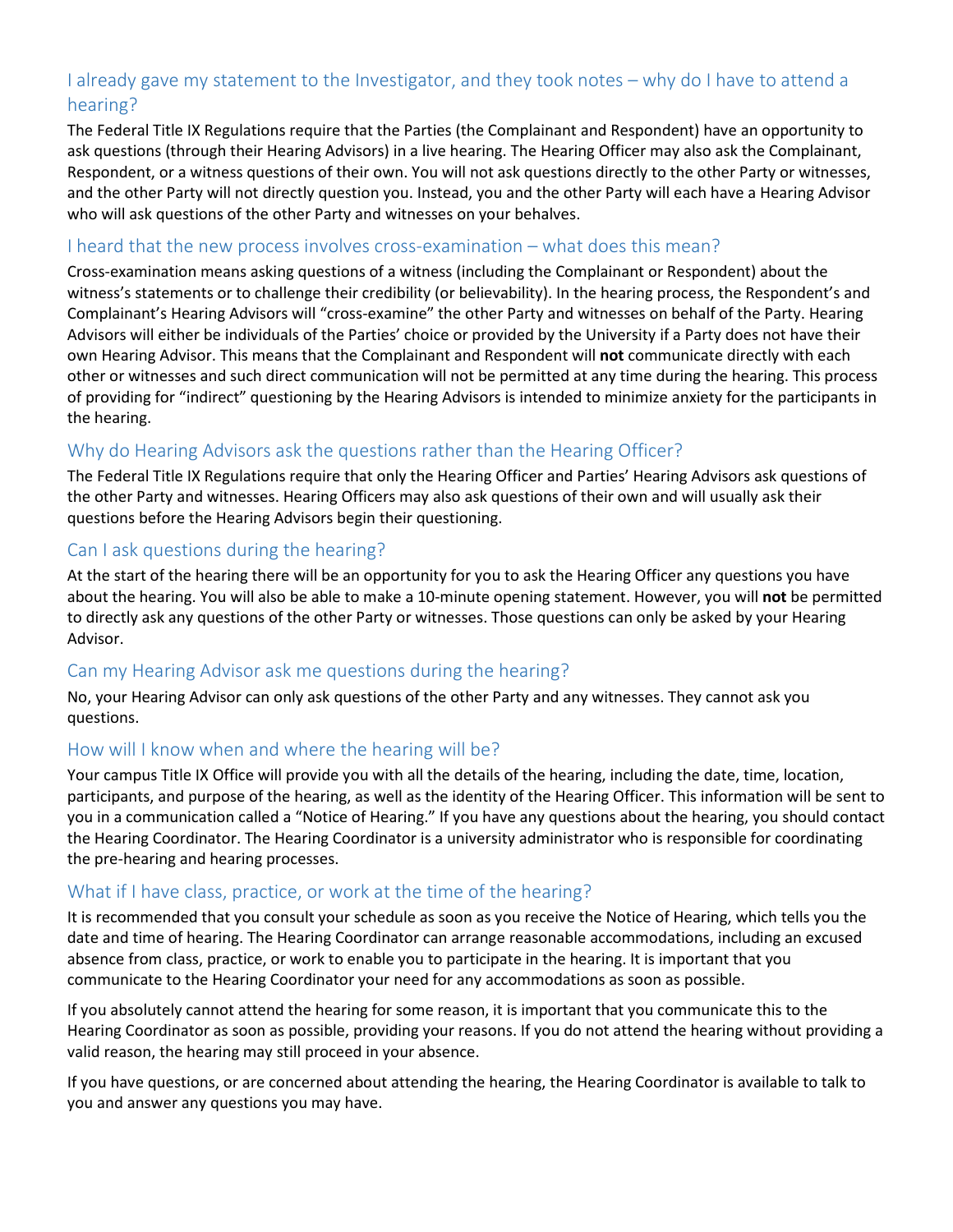## Where will the hearing take place?

The hearing will be conducted using videoconferencing technology, unless circumstances are such that videoconferencing would not be appropriate. Neither Party will be required to be physically present in the same room as the Hearing Officer, each other, or witnesses. The University will utilize technology to ensure that both Parties will be able to see and hear all of the proceedings and statements made during the hearing.

#### Do I have to be in the same room as the other Party (Complainant or Respondent)?

No, the hearing will take place using videoconferencing technology (unless circumstances are such that videoconferencing would not be appropriate), which means that you can participate in the hearing from wherever you choose, although you should try to ensure that you have a private space from which you can participate. You will **not** be required to be physically present in the same room as the Hearing Officer, the other Party, or the witnesses.

#### What does a private space mean and why does that matter?

The topics that are discussed during a hearing can be very sensitive and personal for everyone involved. You may not want family members or others who are around you to hear these details. Therefore, it is important that you are able to participate from a location that is quiet and where other people will not be in the same room as you. You might also consider using headphones to further increase your privacy and that of others involved in the hearing.

## What if I do not have access to technology for videoconferencing or I do not have a private space from which I can participate?

Please discuss these concerns with the Hearing Coordinator, who can make arrangements to ensure that you can fully participate in the hearing.

#### What if I am far from my campus at the time the hearing will be held?

In most instances, the hearing will take place using videoconferencing technology, which means you can participate from any private space of your choice. Therefore, you do not need to be close to your campus.

If you will be participating in the hearing from another state or from outside the United States, please inform the Hearing Coordinator as soon as possible so that they can consider any time differences while preparing for the hearing.

## What if I need accommodations for a disability during the investigation and / or hearing processes?

Please let the Title IX Coordinator or Hearing Coordinator know as soon as possible if you require reasonable accommodations for a disability to enable you to fully participate in the investigation and/or hearing processes.

#### Can I bring someone with me to the hearing for advice and support?

The Complainant and Respondent may both bring one Hearing Advisor **and** one Support Advisor each to the hearing. You may choose anyone to be your Hearing Advisor and Support Advisor. This could include an attorney, a union representative, a friend or family member, or any other individual of your choice. However, if you do not have anyone to be your Hearing Advisor, the University will provide one for you from a group of trained Hearing Advisors who have agreed to serve in this role.

In choosing a Hearing Advisor and Support Advisor, you may wish to consider what is likely to be shared during the investigation and discussed during the hearing, and whether you will feel comfortable with that person being present to hear that discussion. This may be a particular consideration if you are planning to bring a family member with you. However, it is ultimately your choice who to bring.

Your Hearing Advisor will participate in the hearing by asking questions of the other Party and any witnesses on your behalf. You will not be allowed to ask these questions yourself. However, you will be expected to **answer** questions yourself – your Hearing Advisor cannot answer questions on your behalf.

Your Support Advisor, if you have one, will not be allowed to speak during the hearing. However, you may consult with your Support Advisor and/or your Hearing Advisor as needed. If you would like to speak with either or both of your Advisors privately during the hearing, please ask the Hearing Officer to pause the hearing and excuse you. If the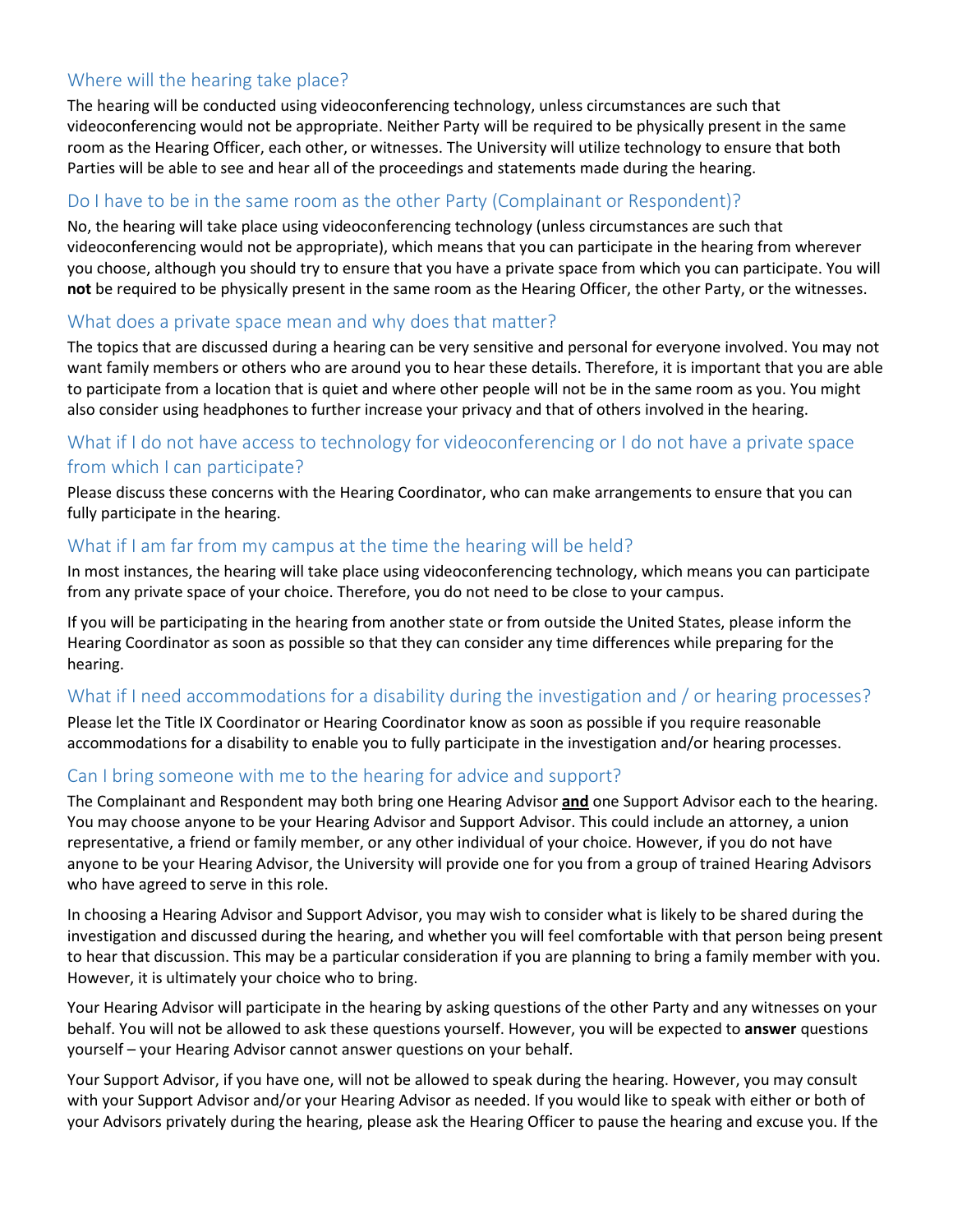other Party's Hearing Advisor or the Hearing Officer asks you a question, you will be expected to answer that question before taking a break.

#### What if I do not have a Hearing Advisor?

Please contact the Hearing Coordinator as soon as possible to request that a Hearing Advisor be assigned to you.

#### What if I do not have a Support Advisor?

Contact the Title IX & DHR Prevention Office and we can connect you with someone that can potentially serve as a Support Advisor.

#### How should I prepare for the hearing?

The Hearing Coordinator will provide you with information regarding the pre-hearing and hearing processes, including timeframes for information that you may need to submit (for example, the name and contact information of your Hearing Advisor, if you have one).

You will likely wish to meet with your Hearing Advisor to discuss the questions that you would like to be asked of the other Party and witnesses during the hearing.

#### What if I don't want to participate in the hearing?

You are not required to participate in a hearing, but there is risk in not attending.

- If you are a Complainant and choose not to participate in the hearing, the University's ability to take action regarding your Formal Complaint may be limited. The hearing will happen, but statements you made during the investigation (even if described in the Final Investigation Report) cannot be considered by the Hearing Officer because you will not be available to answer questions about those statements. If you do not appear at the hearing, your Hearing Advisor will still be able to question the other Party.
- If you are a Respondent and choose not to participate in the hearing, the hearing will happen, but statements you made during the investigation (even if described in the Final Investigation Report) cannot be considered by the Hearing Officer because you will not be available to answer questions about those statements. If you do not appear at the hearing, your Hearing Advisor will still be able to question the other Party.

#### Who else will be present at the hearing?

The hearing will be "closed" – this means that only those who need to be present will be part of the hearing. Who is present may vary depending on the circumstances; however, usually the following individuals will be present:

- Hearing Officer;
- Complainant;
- Respondent;
- Hearing Advisor and Support Advisor for Complainant;
- Hearing Advisor and Support Advisor for Respondent;
- Title IX Coordinator;
- Title IX Investigator (if not also the Title IX Coordinator);
- Hearing Coordinator;
- Student Conduct Administrator or other appropriate University administrator;
- An administrator from the CSU Chancellor's Office; and
- Witnesses (who will only be present during the part of the hearing that is relevant to their statement).

Sometimes, it may be necessary to have additional people present, such as an information technology employee to assist with technology.

#### What will the hearing be like?

The hearing is a meeting at which the Hearing Officer listens to the witnesses, including you and the Complainant/the Respondent and analyzes the evidence. The Complainant and Respondent's Hearing Advisors ask questions of the other Party and witnesses. The Hearing Officer may also ask questions of the Parties and witnesses and decides about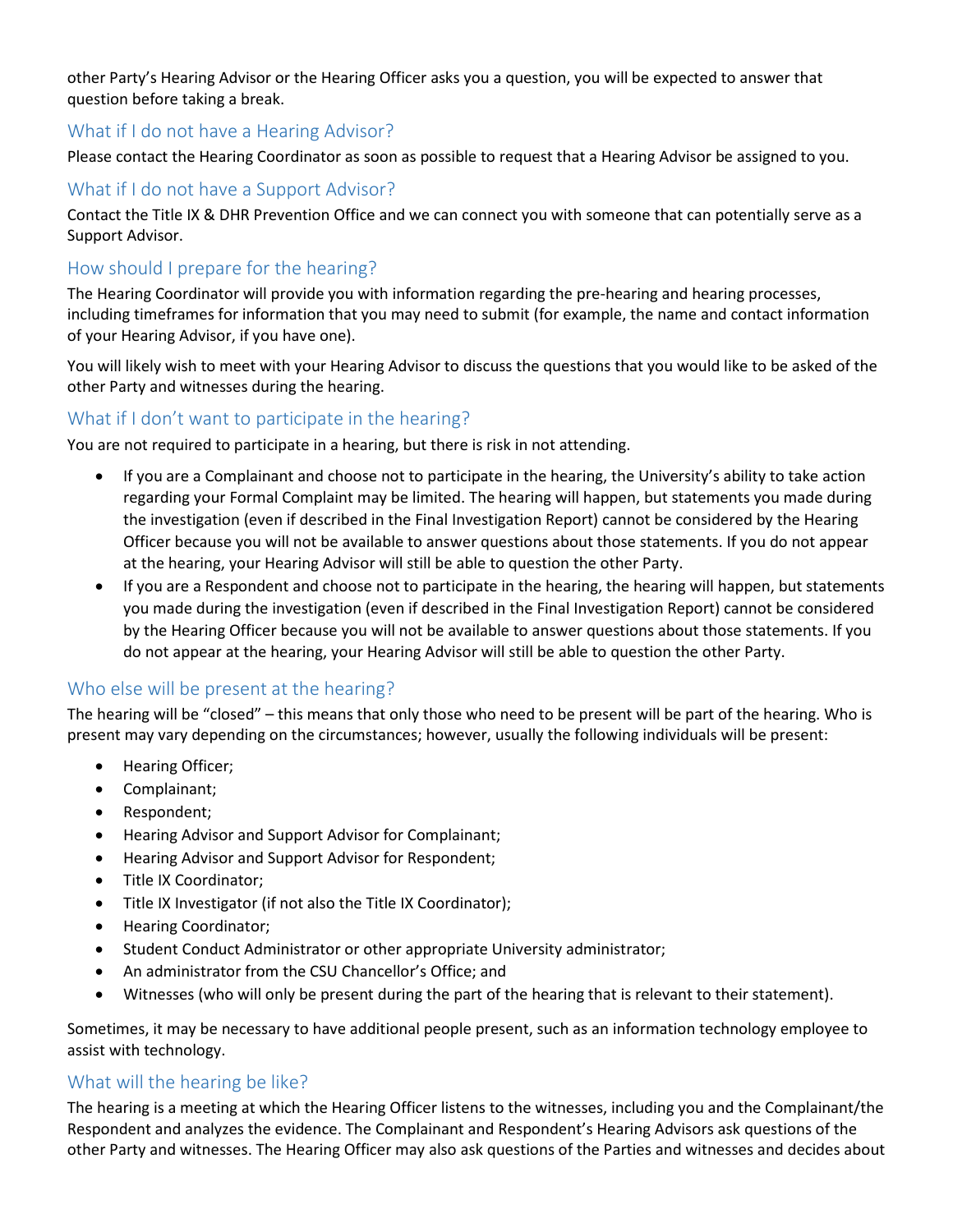whether the Respondent is responsible for the conduct as alleged. The Hearing Officer will oversee and guide the hearing.

You will have the opportunity to make an opening statement during the hearing. Your opening statement will be no longer than 10 minutes. Your Hearing Advisor will **not** be permitted to make an opening statement on your behalf.

Generally, the Hearing Officer will start the questioning of witnesses and Parties. The Investigator or the Title IX Coordinator (if not the Investigator) will be the first witness and will describe the Formal Complaint, investigation process, and summarize the evidence. Hearing Advisors will be permitted to ask relevant questions once the Hearing Officer has concluded their questioning of the other Party and each witness.

During the hearing, the other Party's Hearing Advisor and the Hearing Officer will ask you questions. Each time the other Party's Hearing Advisor asks you a question, and before you answer the question, the Hearing Officer will determine whether the question is "relevant." You

are only required to answer questions that the Hearing Officer says are relevant. If the Hearing Officer decides that a question is not relevant, they will give a brief explanation as to why the question is excluded.

Your job is to answer the questions truthfully. It is important to listen to the questions carefully, and ensure you understand the question before you answer. Remember to pause after you are asked a question by the other Party's Hearing Advisor so that the Hearing Officer can say whether the question is relevant. It is okay to ask the Hearing Advisor or Hearing Officer to repeat the question if you do not hear or understand it the first time. However, if you answer a question, the Hearing Officer will assume that you understood the question. If you do not know the answer to a question, or you cannot remember, you should say so – try not to guess.

#### What happens if the other Party's Hearing Advisor is abusive toward me?

Addendum B requires that all questions must be asked in a respectful, non-abusive manner. The Hearing Officer determines whether a question satisfies this requirement and may require that Hearing Advisor rephrase a relevant question or repeat the question in a respectful manner when the Hearing Officer determines that the question was asked in a disrespectful or abusive manner.

Abusive or otherwise disorderly behavior that causes a material disruption to a hearing will not be tolerated. The Hearing Officer may excuse from the hearing anyone (including either Party or their Hearing Advisor) whose behavior causes a material disruption. If a Hearing Advisor is removed from a proceeding, the University will provide an alternative Hearing Advisor. The Hearing Officer, in their discretion, may postpone the hearing.

It is important to know that you might be asked some questions that seem personal or intrusive. This does not automatically mean that the person asking the question is being rude or abusive. The nature of cases that are addressed through a hearing means that personal or intimate details can sometimes be relevant. Hearing Officers are trained to recognize those questions that are personal but relevant and to distinguish those from questions that are simply intended to be abusive or humiliate someone.

#### How long will the hearing take?

It depends. A hearing will usually be scheduled for one full day, and you should plan to make yourself available for that day unless the Hearing Coordinator tells you otherwise. Sometimes, a hearing may be scheduled across two or more days, for example if there are a significant number of witnesses to be heard, or if a case is very complex. If your hearing is expected to last longer than one day, the Hearing Coordinator will notify you.

#### Will the hearing be recorded?

Yes. An audio recording of the hearing will be made. It is important that you speak clearly and perhaps a little louder than you might usually so that your statements can be picked up on the recording. The audio recording will remain the property of the University, but you may request to review the recording after the hearing. No one other than the University is permitted to make a recording of the hearing.

What if I start to feel overwhelmed or upset during the hearing?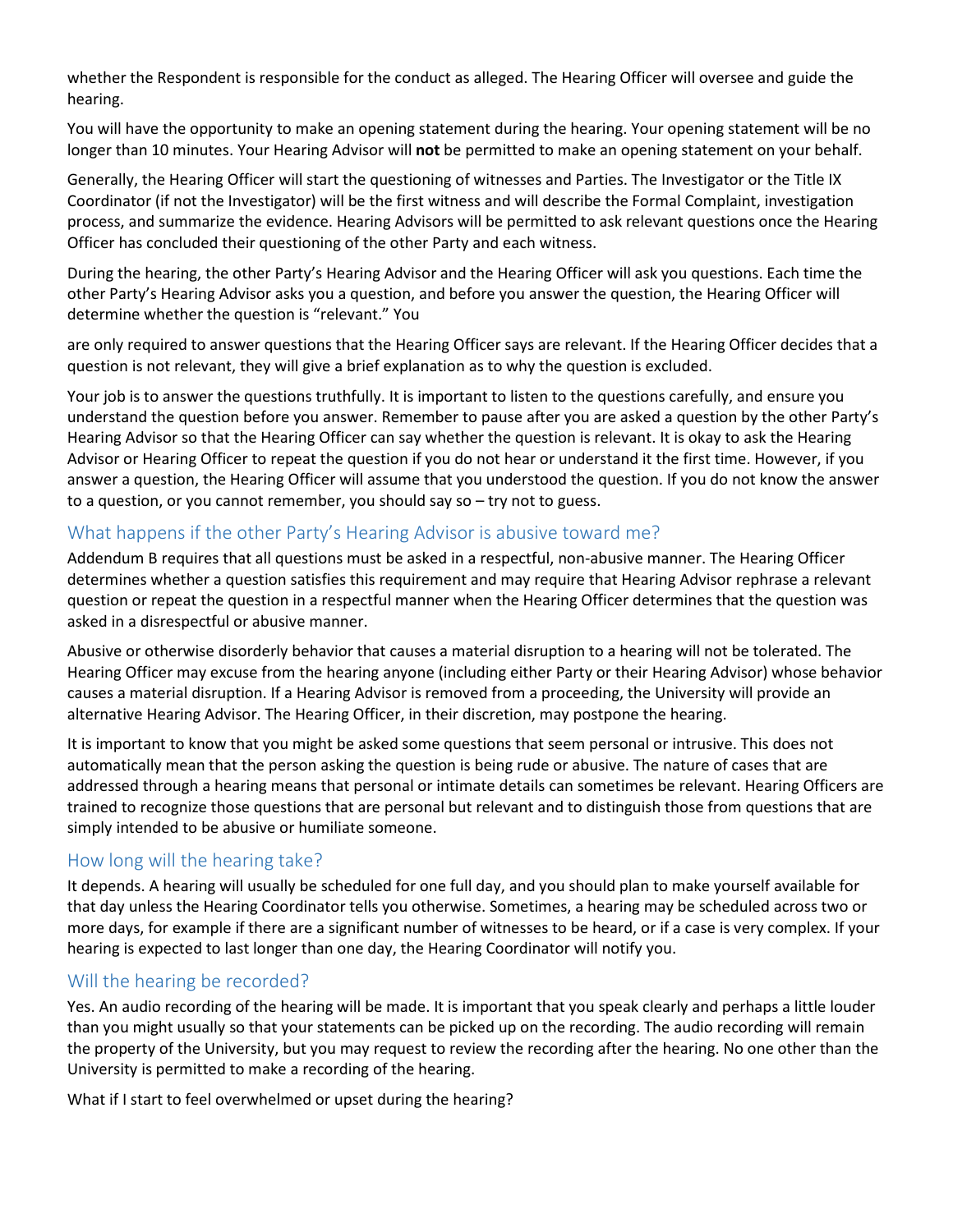If you feel like you need a break, please speak up and tell the Hearing Officer. You may be able to take a brief break, including to consult with your Hearing Advisor and, if you have one, your Support Advisor, visit the restroom, have some water and a snack, or just to get some fresh air.

Even if you do not have someone accompanying you to the hearing as Support Advisor, you may find it helpful to arrange to speak with a trusted counselor, friend, or family member after the hearing.

The Hearing Coordinator can provide information about and help connect you to resources on and off campus, such as the counseling center or the Employee Assistance Program, if you would like to talk to someone after the hearing.

#### Can I submit new evidence at the hearing or ask the Hearing Officer to interview a new witness?

All available evidence should be provided to the Investigator during the investigation phase of the process. If relevant evidence, or a witness, was not reasonably available during the investigation phase, then the Hearing Officer may decide to permit the evidence or witness at the hearing. However, if the Hearing Officer concludes that the evidence or witness actually was reasonably available during the investigation or is not relevant, the Hearing Officer may not allow the evidence or witness at the hearing.

#### What happens after the hearing?

After the hearing, the Hearing Officer will make written findings of fact and conclusions about whether the Respondent violated Addendum B. The Hearing Coordinator will send you a copy of the Hearing Officer's Report, usually within 15 Working Days after the hearing is finished.

The standard of proof the Hearing Officer will use is whether each allegation is substantiated by a "Preponderance of the Evidence," which means the evidence on one side outweighs the evidence on the other side, or in other words, whether it is more likely than not that the alleged conduct occurred. A finding that a Respondent violated the Addendum does not mean that the Hearing Officer concluded with absolute certainty the conduct occurred. Instead, it means that having considered all the relevant evidence, the Hearing Officer concluded that it was more likely than not that the conduct occurred. Likewise, a finding that the Respondent did not violate the Addendum does not reflect a determination on the part of the Hearing Officer that the conduct absolutely did not occur as alleged.

#### Finding of No Violation

If the Respondent is found **not** to have violated Addendum B, both Parties will be notified and informed of their right to appeal the outcome. Information will be provided as to how an appeal may be submitted. Appeals are handled by the CSU Chancellor's Office.

#### Finding of a Violation

If the Respondent is found to have violated Addendum B, both Parties will be notified and will have an opportunity to submit a statement that is no more than 2000 words in length regarding discipline. The document is an opportunity for the Parties to suggest disciplinary outcomes and to provide information that they believe is important for the Hearing Officer to consider. The Title IX Coordinator and another appropriate University administrator responsible for discipline (such as the Student Conduct Administrator or Human Resources Officer) may also submit a statement regarding aggravating and mitigating factors that provides a recommendation regarding the disciplinary outcome, including information about prior disciplinary outcomes for similar conduct and whether the Respondent was previously found to have violated university policy.

The Hearing Officer will then consider the information provided and make a recommendation as to discipline, submitted in writing to the campus president or their designee. The president or their designee will make the final decision regarding discipline and will communicate this decision to both the Complainant and Respondent in writing. Both Parties will have an opportunity to appeal the outcome and information will be provided as to how an appeal may be submitted. Appeals are handled by the CSU Chancellor's Office.

#### Is there any alternative to having a hearing?

Yes. An Informal Resolution is an agreement between you and the other Party that would resolve the matter without a hearing. It could also occur after a hearing, as long as it is before the Hearing Officer makes a final decision.